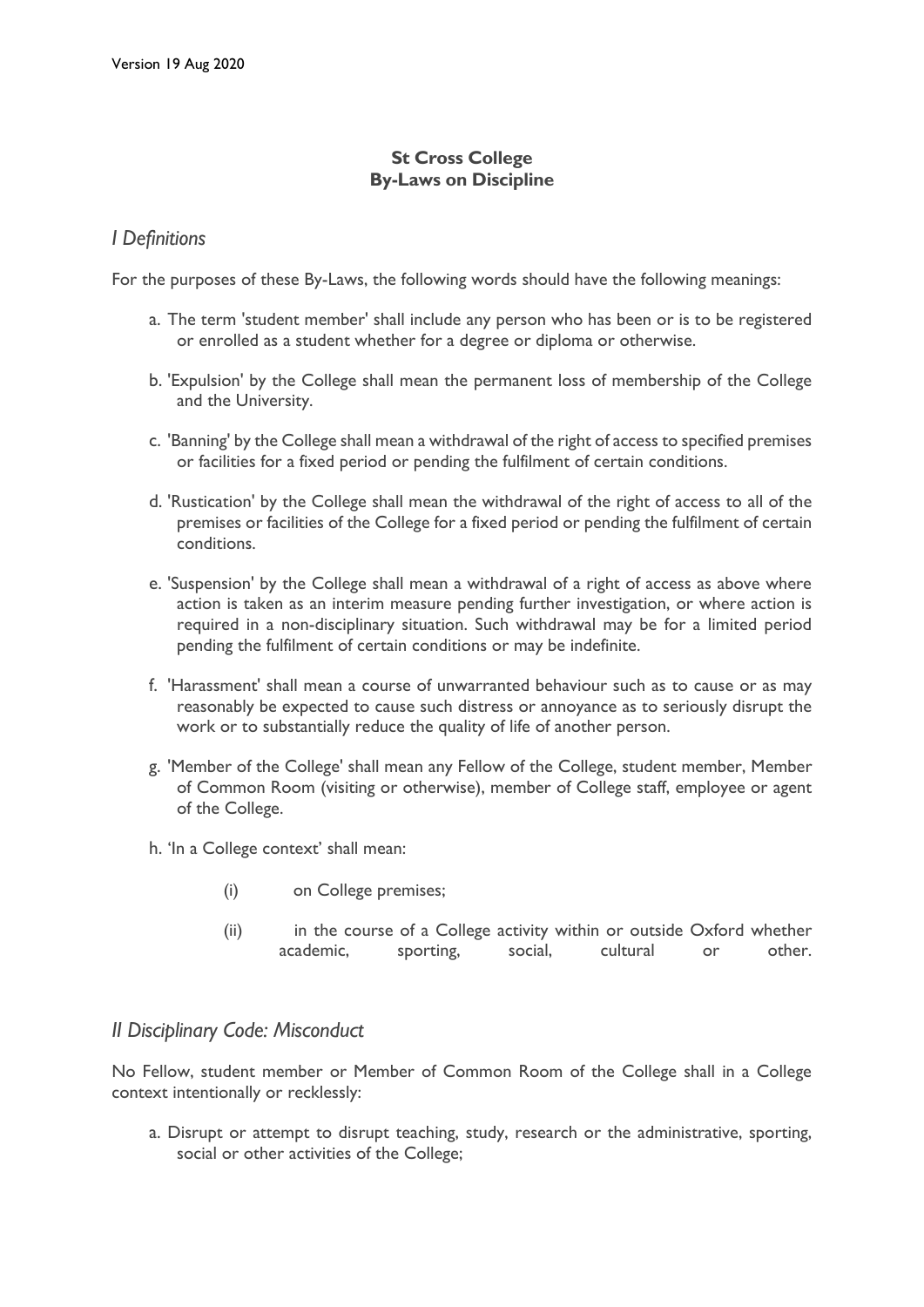- b. Disrupt or attempt to disrupt the lawful exercise of the freedom of speech by members, students or employees at the College or by visiting speakers;
- c. Obstruct any employee or agent of the College in the performance of his or her duties;
- d. Damage or deface any property of the College or of any Member, Officer or employee of the College, or knowingly misappropriate such property;
- e. Occupy or use or attempt to occupy or use any property or facilities of the College except as may be authorised by the College or University authorities concerned;
- f. Forge or falsify expressly or impliedly any University certificate or document or knowingly make false statements concerning standing or results obtained in examinations;
- g. Engage in any activity likely to cause injury or to impair safety;
- h. Engage in violent, indecent, disorderly or threatening or offensive behaviour or language;
- a. Engage in the harassment of any Member, visitor, employee or agent of the College;
- j. Engage in any fraudulent or dishonest behaviour in relation to the College or the holding of any College office;
- k. Refuse to disclose his or her name or any other relevant details to an Officer or an employee or agent of the College in circumstances where it is reasonable to require such information to be given;
- xx. Use, offer or sell or give to any person drugs, the possession or use of which is illegal;
- lllllllll. Engage in conduct in breach of the Statutes and Regulations of the University or in breach of College regulations published from time to time;
- n. Engage in conduct in breach of College regulations regarding the use of the College Library or computing facilities.

## *III Criminal Offences*

In the event that a student member has been convicted of a criminal offence of such seriousness that an immediate term of imprisonment might have been imposed (and whether or not such a sentence was in fact imposed) the Governing Body shall have the power, after hearing any representation that the student member may wish to make, to expel the student member or impose such lesser penalty as it shall see fit.

#### *IV University Offences*

- a. In the event that a student member is expelled by the University, such expulsion shall apply to the College also, subject to a right of appeal to the Governing Body. The grounds of appeal shall be limited to the application of that penalty to the student member's use of College premises and facilities.
- b. In the event that a student member is disciplined by the University for conduct in breach of College and/or University statutes or regulations, a penalty of suspension or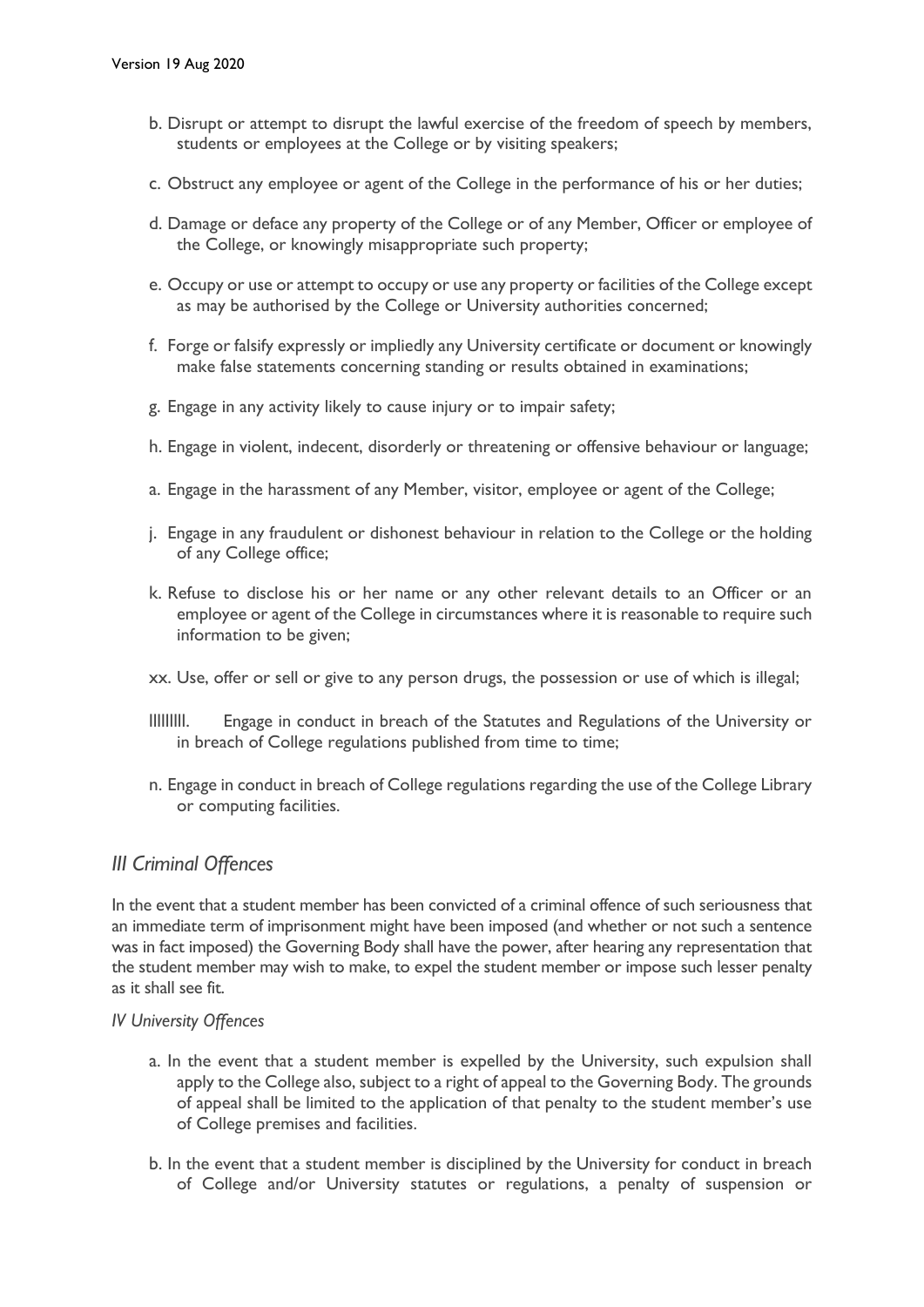rustication imposed by the University shall apply also to College premises and facilities, subject to a right of appeal to the Governing Body. The grounds of appeal shall be limited to the application of that penalty to the student member's use of College premises and facilities.

# *V Disciplinary Procedures*

- 1. For the purposes of the Disciplinary Procedures
- a. The Disciplinary Committee shall consist of the Vice-Master, the Senior Tutor, and two persons appointed by the Master from a panel of ten members of the Governing Body nominated by the Governing Body. A sitting of the Committee shall be sufficiently constituted (always provided that clause (c) below is observed) by a panel comprising three members, one of whom shall be one of the College Officers specified above, who will take the chair (in the order Vice-Master, Senior Tutor);
- b. No person who has an actual or apparent interest in the outcome of a case before the Disciplinary Committee because, for example, he or she was the complainant or he or she has participated in any decision against which an appeal is being brought, may be a member of the Disciplinary Committee considering the case. In the event that this requirement disqualifies any *ex officio* member of the Disciplinary Committee, the Master shall have discretion to appoint a substitute;
- c. Membership of the Disciplinary Committee shall be chosen in a way that is consistent with the equality policies of the College and in particular, so that there is at least one member of each sex.
- 2. The Disciplinary Procedure may be initiated by the Dean or by any other member of the College who has good reason to believe that a student member has breached the Disciplinary Code in Section II of these By-Laws. Other than the Dean him/herself, this person (the complainant) shall refer the matter to the Dean as soon as reasonably possible after the occurrence of the alleged breach, naming the student member concerned and giving details of the alleged breach.
- 3. When an alleged breach of the Disciplinary Code involves a student member resident in College or in College premises, the Dean shall have the authority (where the seriousness of the alleged breach justifies it) to suspend the student member from residence or from use of College facilities, if necessary, with immediate effect, for as long as the Disciplinary Procedure is in operation. The student member may, by giving notice to the Dean, appeal a suspension lasting in excess of seven days to a panel of three members of the Governing Body appointed by the Master consistently with clauses 1 (b) and (c) above.
- 4. Where an alleged breach of the Disciplinary Code constitutes, in the opinion of the Dean, a sufficiently serious offence, the Dean shall immediately refer the matter to the Police, and where a student member is subject to criminal proceedings arising out of the alleged breach of the Code, the Dean shall not normally proceed with the case other than to suspend him or her from residence, or from use of College facilities if appropriate. The student member may appeal such suspension as in clause 3 above.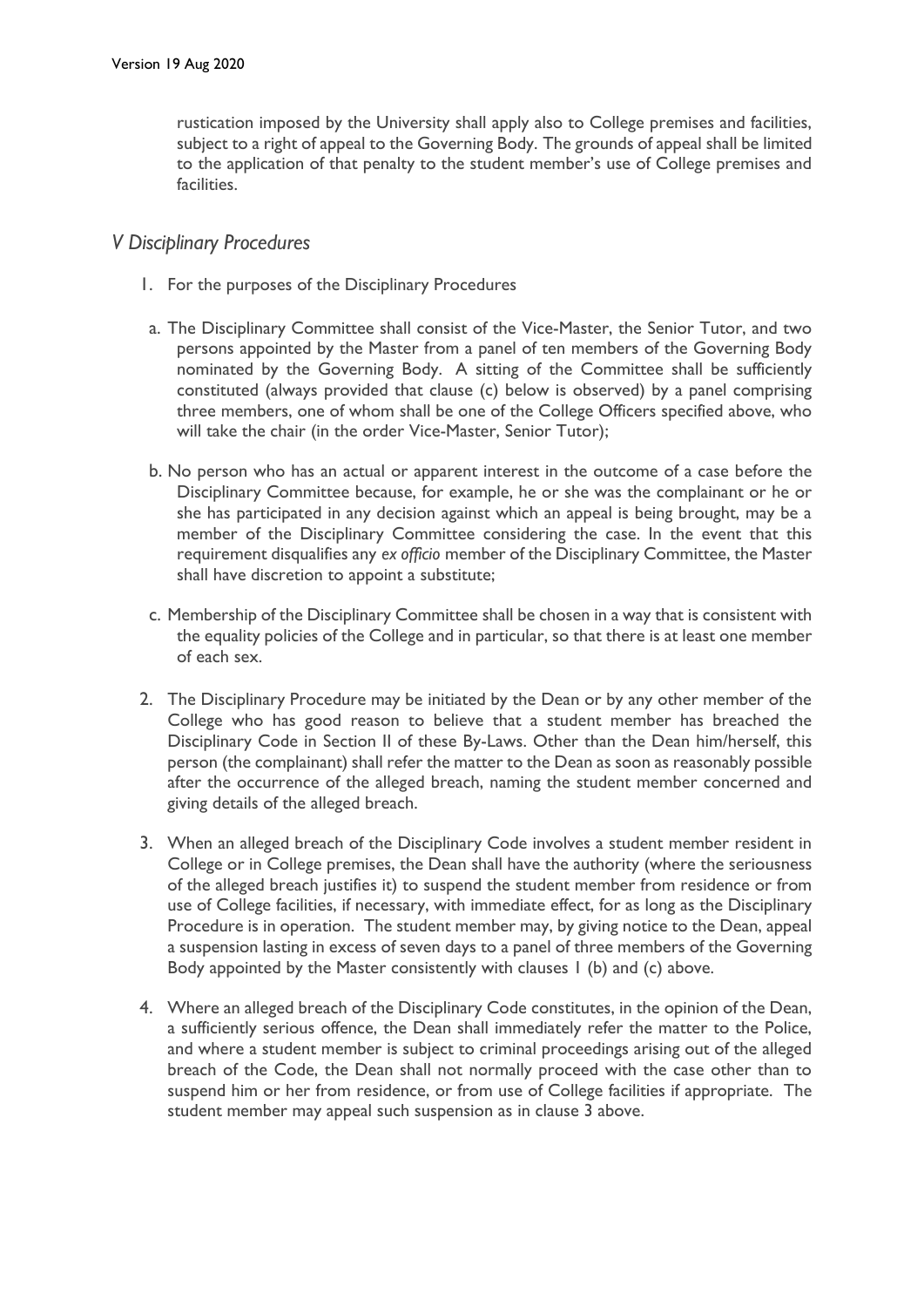- 5. If the alleged breach is not proceeded with as a criminal matter by the prosecuting authorities, the Dean shall then deal with the matter as if it had not been referred to the Police.
- 6. If the complaint relates to activity that falls within the College's Code of Practice on Harassment, whether or not it constitutes 'harassment' for the purpose of these By-Laws, the Dean shall consider whether the complaint should more appropriately be dealt with under the informal procedures set out in that Code. If he or she takes the view that the complaint should not be so dealt with, he or she shall deal with the matter under the following procedure.
- 7. The Dean shall, if possible, within 24 hours of receiving the report of the alleged breach, require in writing the student member concerned to attend for interview before him or her at a time and place stipulated and shall normally provide the student member with 24 hours' notice of the interview. The notification of the interview shall give particulars of the alleged breach of the Disciplinary Code. The student member may be assisted by a third person who may be another member of the College or of the University.
- 8. At the interview, the Dean shall explain to the student member that he or she can:
- a. admit the alleged breach and continue with the interview;
- b. deny the alleged breach and continue with the interview as an investigative process, which may be adjourned if either the Dean or the student member reasonably requires evidence in relation to the alleged breach to be provided by other persons.

If the student member opts for (a), the Dean shall elicit all information about the breach relevant to imposing a penalty.

If the student member opts for (b), the Dean shall investigate whether the alleged breach is established.

- 9. (a) At any stage of the interview, the Dean may, if he or she considers it appropriate in all the circumstances, refer the matter to the Disciplinary Committee;
	- (b) At the close of the interview, the Dean may, dependent on its nature and outcome, either:
		- i. take no further action;

or

- ii. if the breach has not been admitted, determine that a breach has been established and after hearing any mitigation, impose a penalty from those listed in 9(c) below;
- or
	- iii. if the breach has been admitted, after hearing any mitigation, impose a penalty from those listed in 9(c) below.
- c. If the Dean is satisfied that a student member is guilty of the breach with which he or she is charged, the Dean may separately or in any combination: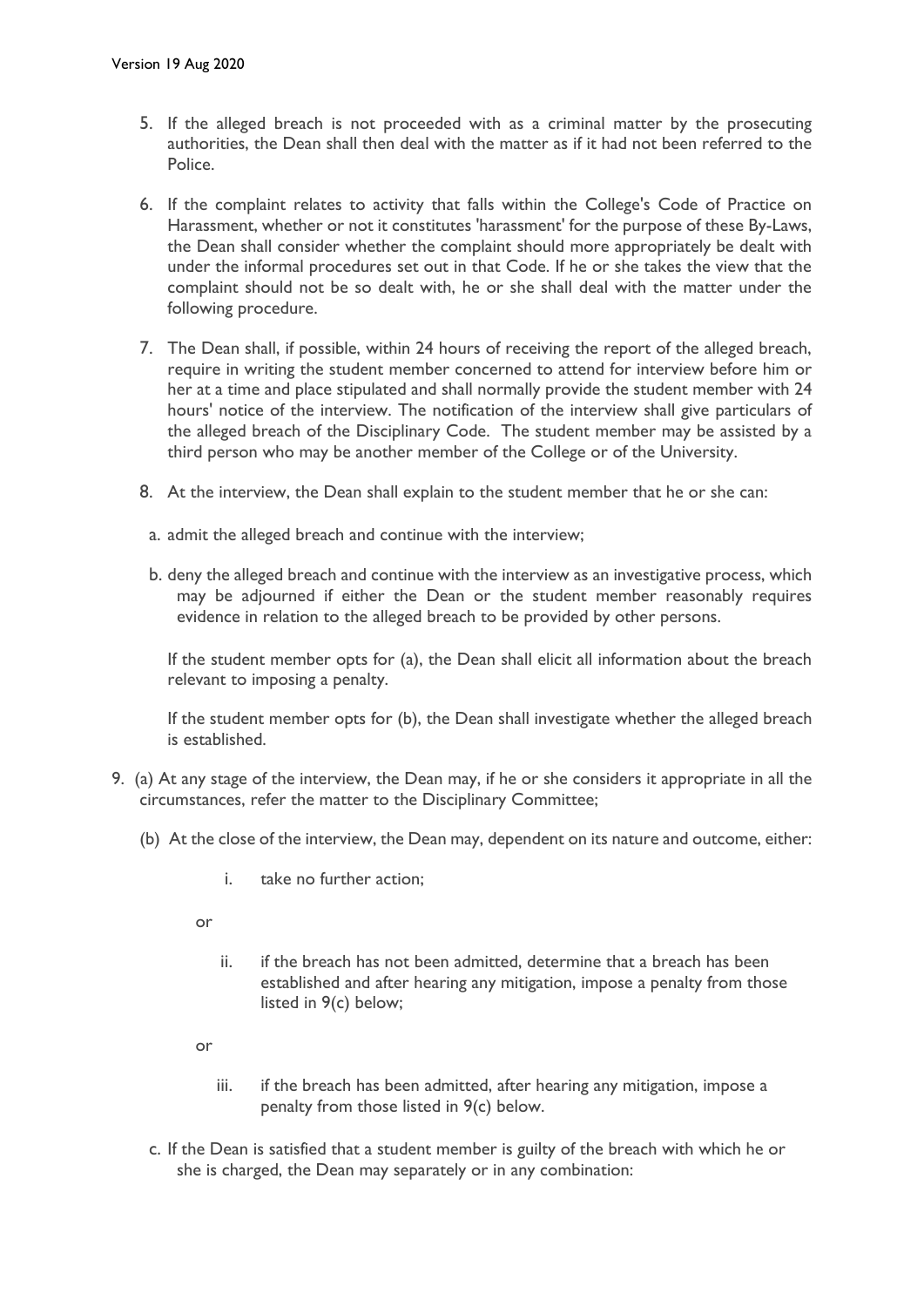- i. impose a fine not exceeding  $E/5$  or such other amount as is determined from time to time by the Governing Body;
- ii. order the student member to pay compensation not exceeding  $E/5$  to any person or body suffering injury, damage or loss as a result of the student member's conduct;
- iii. impose an order banning the student member from specified premises or facilities for such period or on such terms as she/he thinks fit, such ban not to exceed one Full Term without review;
- iv. rusticate the student member for a period not exceeding one Full Term.

The Dean may, instead of exercising his or her powers under this clause, give the student member a written warning as to his or her future conduct and the Dean shall keep a record of the warning. Subject to good conduct, the warning will be spent after one year and removed from the student member's record.

- d. If the Dean considers in any case that his or her powers under clause 9(c) above are insufficient to meet the gravity of the breach of which he or she finds the student member guilty, the Dean may refer the case to the Disciplinary Committee and invite it to make such decision as it thinks appropriate. The Dean must state to the Committee what penalty would in his or her opinion be appropriate and give reasons for that opinion.
- e. In case 9 (b) (ii) or (iii), details of the breach established and/or penalty imposed shall be entered on an appropriate record and signed by the Dean and the student member. One copy of the record shall be retained by the Dean and one given to the student member.
- f. In case 9 (b) (ii) or (iii), the student member may appeal the matter to the Disciplinary Committee, against a finding of a breach and/or any of the penalties (i) to (iv) imposed under clause (c) above*.* He or she shall inform the Dean of his or her intention to exercise the right of appeal within 48 hours of the receipt of the Dean's determination.
- 10. The function of the Disciplinary Committee shall be to hear and determine:
- (a) references made to it by the Dean under clause 9 (a) above;
- (b) cases remitted to it for decision as to penalty under 9 (d) above;
- (c) appeals made to it by student members under clause 9 (f) above.
- 11. The Disciplinary Committee will be informed by the Dean
- a. where there is a reference under paragraph 9 (a) above of the particulars of the alleged breach of the rules;
- b. where if there is an appeal under paragraph 9 (f) above particulars of the breach of the rules and the penalty imposed;
- c. in either event of the name or names of the student member(s) involved and of any known witnesses;
- d. where there is a reference under paragraph 9 (d) above of the penalty the Dean thinks appropriate together with reasons for that penalty.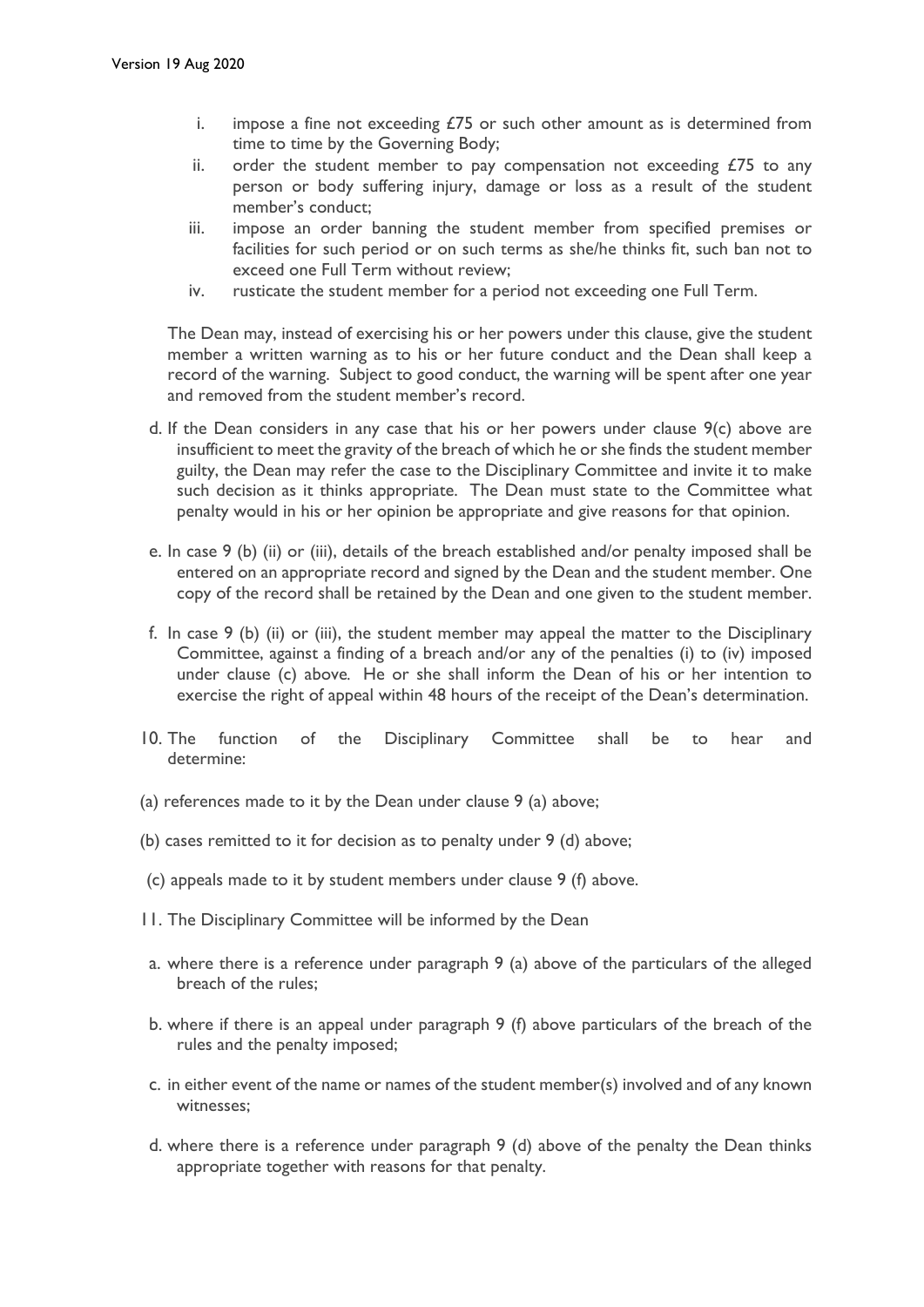- 12. Within, if possible, five days of the reference or appeal the Disciplinary Committee shall require in writing the student member concerned and witnesses to attend for a hearing at a time and place stipulated, normally with two full days' notice. In the case of a reference such notice shall state the details of the alleged breach of the Disciplinary Code. The student member may be assisted by a third person who may be another member of the College or a member of the University. Both the student member and the Disciplinary Committee shall have the right to call witnesses to the hearing and the right, through the Chair, to question witnesses. In all cases the notice shall state the membership of the Disciplinary Committee. The student member shall have the right to challenge the membership of the Disciplinary Committee stating in writing and in advance of the hearing the reasons why it is inappropriate for the person or persons concerned to hear the case. The Master shall determine whether the reasons given by the student member are sufficient justification to change the membership. If the Master does so determine, a new and final written notice shall be issued that may prescribe a different date and time for the hearing. The membership of the Disciplinary Committee proposed in this final notice may not be challenged. Where a challenge has been made, the facts and their outcomes shall be recorded in the report of the Disciplinary Committee's hearing.
- 13. Unless the Disciplinary Committee thinks it inappropriate in a particular case or the Dean is unable to act (in which event the Vice-Master shall appoint a substitute), the Dean shall act as clerk to the Committee for the purposes of formulating the charges, making any administrative arrangements for such matters as the summoning of witnesses and the production of documents, and keeping a record of the hearing as in clause 18 below. The Dean will have no part in the Committee's decision.
- 14. If penalty only is at issue, the Disciplinary Committee shall follow, so far as appropriate, the procedure referred to in clause 12 above, save that the notice shall state the details of the penalty imposed.
- 15. If any person required to attend such a hearing before the Disciplinary Committee fails to make an appearance, the Committee may, at its discretion, adjourn the proceedings and in particular, if the student member concerned fails to appear, may deal with his or her case in his or her absence, if satisfied that proper notice has been given.
- 16. Failure by a student member of the College to attend when summoned to appear before the Committee as a witness, unless after enquiry the Committee is satisfied that there was reasonable cause for such failure, shall be treated as an offence under Section II (a) and (c) above and dealt with under these procedures.
- 17. The Chair shall explain the procedure to be followed at the hearing and shall read out, in the case of a reference, the complaint of alleged breach of the Disciplinary Code against the student member and in the case of an appeal the finding of breach and/or the penalty imposed against which the appeal is directed.
- 18. At the hearing, the Disciplinary Committee shall ensure that a full and accurate record of all evidence considered and of the determination made is compiled.
- 19. If, in the course of such a hearing the Disciplinary Committee is given the names of additional potential witnesses, whose evidence it considers may be significant, it shall follow, so far as appropriate, the procedure referred to in clause 12 above so as to arrange their attendance.
- 20. At the conclusion of the hearing, the Disciplinary Committee shall determine whether any breach of the Disciplinary Code has been established, taking into account any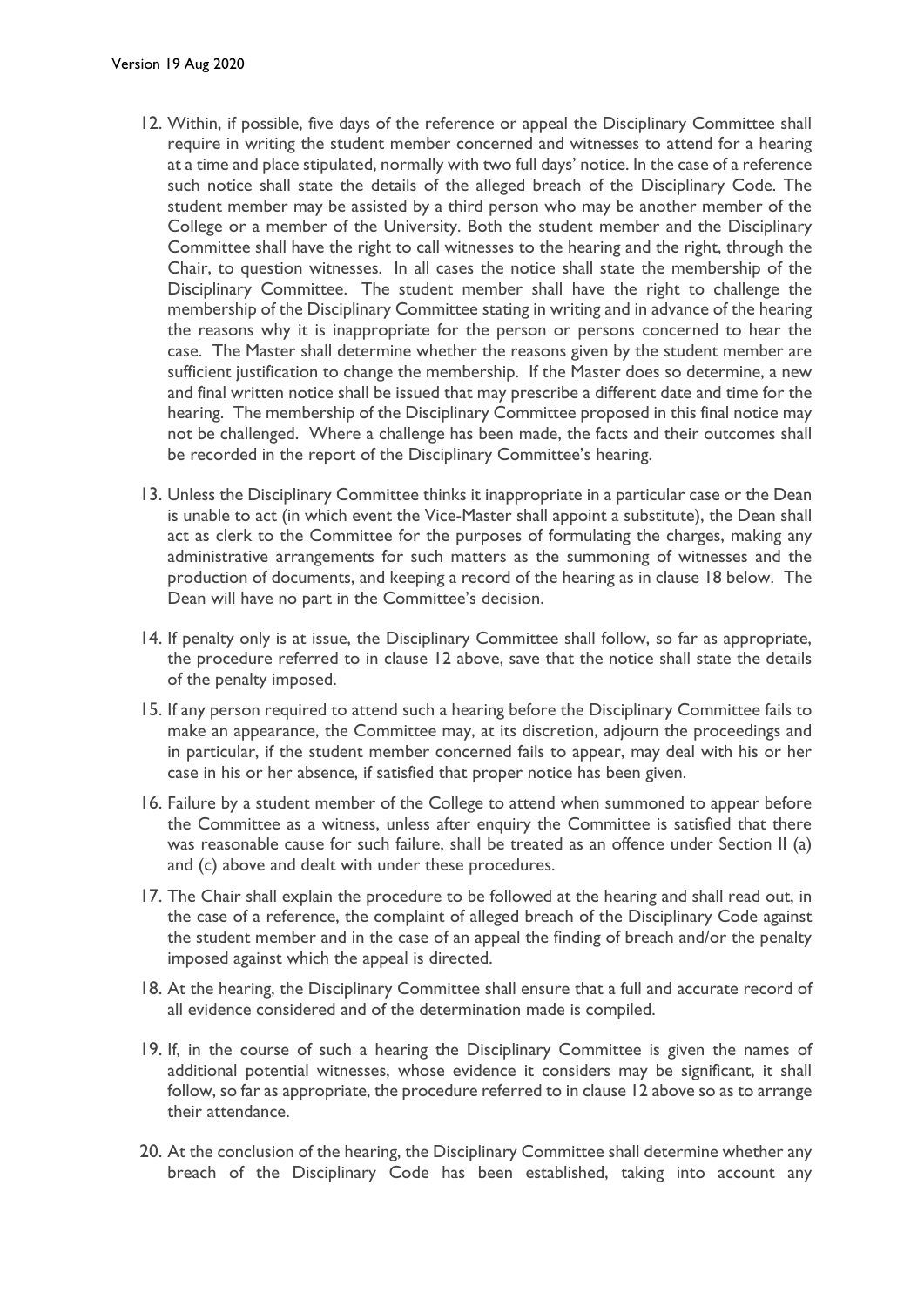representations made by or on behalf of the student member. If the Committee is satisfied that a student member is guilty of the breach with which he or she is charged, or in any case remitted to it under clause 9(d) above, the Disciplinary Committee may separately or in any combination:

- a. impose a fine of such amount as it thinks fit;
- b. order the student member to pay compensation to any person or body suffering injury, damage or loss as a result of the student member's conduct;
- c. make an order banning the student member from access to specified premises or facilities for such period or on such terms as it thinks fit;
- d. rusticate the student member for such time as it thinks fit;
- e. expel the student member.

The Committee may, instead of exercising its powers under this clause, give the student member a written warning as to his or her future conduct and a record of the warning shall be lodged with the Dean. Subject to good conduct, the warning will be spent after one year and removed from the student member's record.

- 21. The Committee shall inform the student member in writing, as soon as is practicable, of its determination and remind the student member of his or her right of appeal to the Governing Body in appropriate cases, as described in the next paragraph.
- 22. The student member shall have the right of appeal to the Governing Body against the finding of the Disciplinary Committee and/or any of the penalties (a) to (e) imposed under clause 20 above in cases remitted to it under clause 10 (a) above or against any such penalty imposed in cases remitted under clause 10 (b) above. The decision of the Disciplinary Committee shall be final in cases remitted to it under clause 10 (c) above.
- 23. The student member shall inform the Dean of his or her intention to exercise the right of appeal within 48 hours of receipt of the Disciplinary Committee's determination. The appeal shall be made to a panel comprising the Master (who will take the chair) and one other member of the Governing Body and one legally qualified member of Congregation who shall be appointed by the Master consistently with clause 1 (b) and (c) above.
- 24. If the Disciplinary Committee has imposed the penalty of expulsion or rustication in excess of one term and the Governing Body endorses the Disciplinary Committee's decision, the student member shall be informed of his or her right of appeal to the Colleges' Appeal Tribunal in the first instance. Students who are not satisfied with the outcome of an appeal to the Tribunal will be able to take their complaint to the Office of the Independent Adjudicator for Higher Education, details of which are available from the Master's Office.
- 25. Any findings of a breach of the Disciplinary Code by the Dean or the Disciplinary Committee shall be based on the balance of probabilities*.*
- 26. The student member may waive at any stage all or any of his or her rights under the foregoing procedure nor shall any departure from such procedure invalidate any determination purported to be made there under unless in all circumstances such departure is productive of substantial unfairness to the student member.
- 27. Any time limits contained in this disciplinary procedure may be extended at the discretion of the Dean or the Disciplinary Committee as appropriate.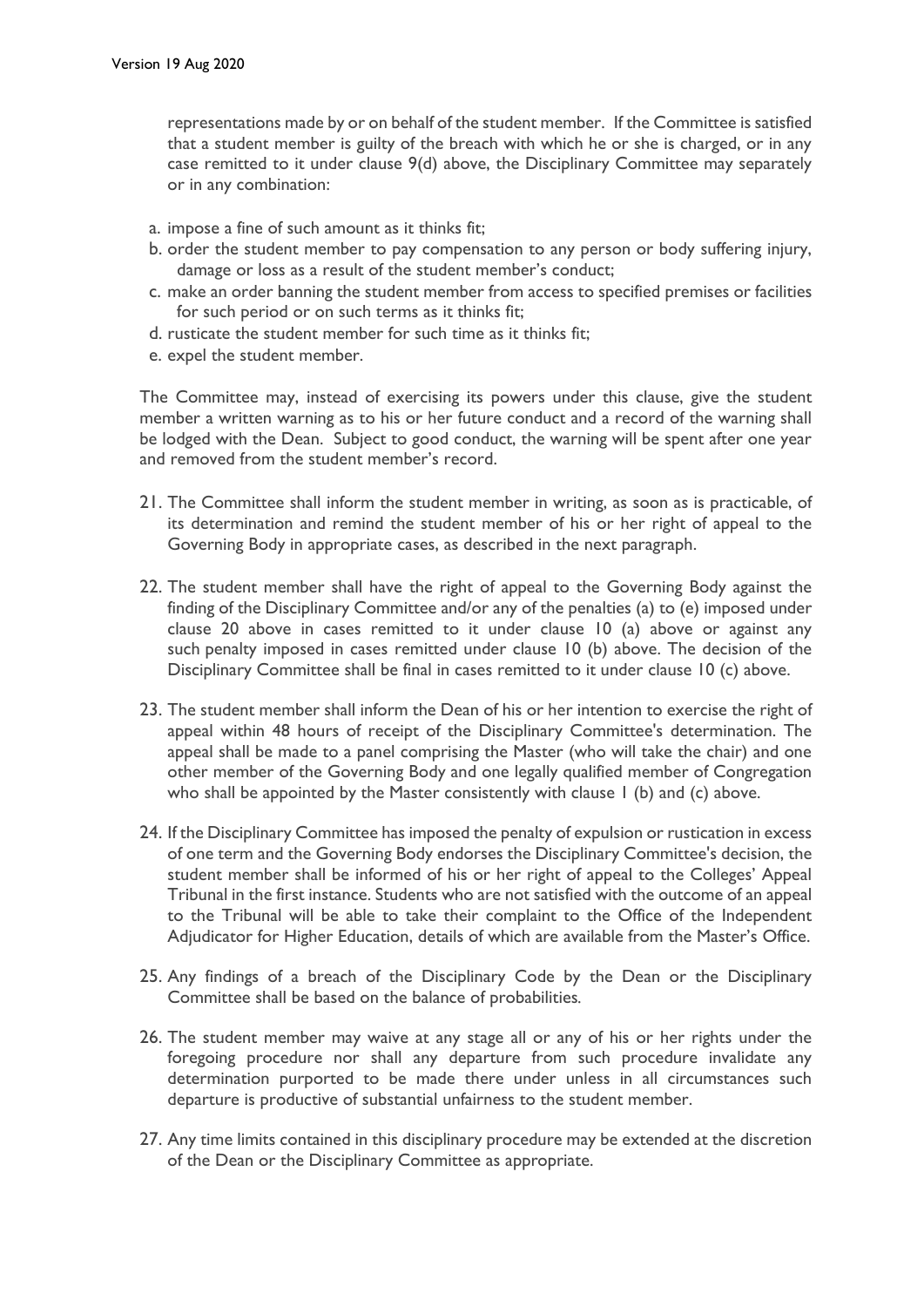## **Compliance with the General Data Protection Regulation, 2016/679 (GDPR)**

In order to fulfil educational, pastoral and administrative responsibilities, the College will need to collect and process personal data about students. GDPR requires that any such data is processed fairly and lawfully, is held securely and is kept up-to-date. Data collected by the College may be passed to the University/departments and vice-versa so that necessary processing can be undertaken.

Explicit consent is not required for the processing of non-sensitive personal data as the data is needed to allow the College to fulfil its operational responsibilities. Examples of non-sensitive personal data are: *name and address, date of birth and gender, name of doctor, emergency contact number, school and admissions documentation, information on academic performance, positions of responsibility held, disciplinary action taken, financial matters and information provided to the College during the course of study.*

Explicit consent is required to collect and process sensitive personal data, except in certain limited circumstances. Examples of sensitive personal data are: *information about racial or ethnic origins, political opinions, religious or other beliefs, trade union membership, health, sex life and criminal allegations, proceedings or convictions.* The College has no need or intention to collect information in this type of category and any such information which is handled by the College will usually have been volunteered by students themselves so consent to process in such cases is not an issue.

The College will not normally send out information about students to any outside organisation without the consent of the student concerned. However, consent is not required in certain limited circumstances, for example, to comply with legal or statutory requirements, in any legal proceedings, or for medical reasons to medical staff. Nor is consent required for the provision of non-sensitive data to outside bodies who are acting as agents of the University or College.

The Act places an obligation on the College to ensure that personal data is kept up to date, therefore students are requested to inform the College of changes to personal data.

The College will retain information about students whose studies have been completed so that, for example, references may be provided. If students are concerned about the retention of any sensitive personal data on file after they have left, they should discuss their concerns with the Bursar.

For further details on personal data, please contact the Bursar, who is the College's Data Protection **Officer.** 

## *Consequences*

Students should be reassured that discussions about distress or personal problems will not normally result in adverse academic, employment or other consequences. Any discussions in College of students' academic progress will generally be confined to exchange of information on issues relating to educational performance and discipline .

#### *Responsibilities*

Students have the same general obligation as Senior Members to respect the privacy of others in their everyday behaviour and also in what they say to students, local and national press and in the use of electronic communication .

## *Financial Hardship*

St Cross' Hardship Officer is the Bursar. If you would like to discuss Hardship funding, please contact the Bursary Administrator ( $bursary.admin@stx.ox.ac.uk$ ) to arrange an appointment with him. A